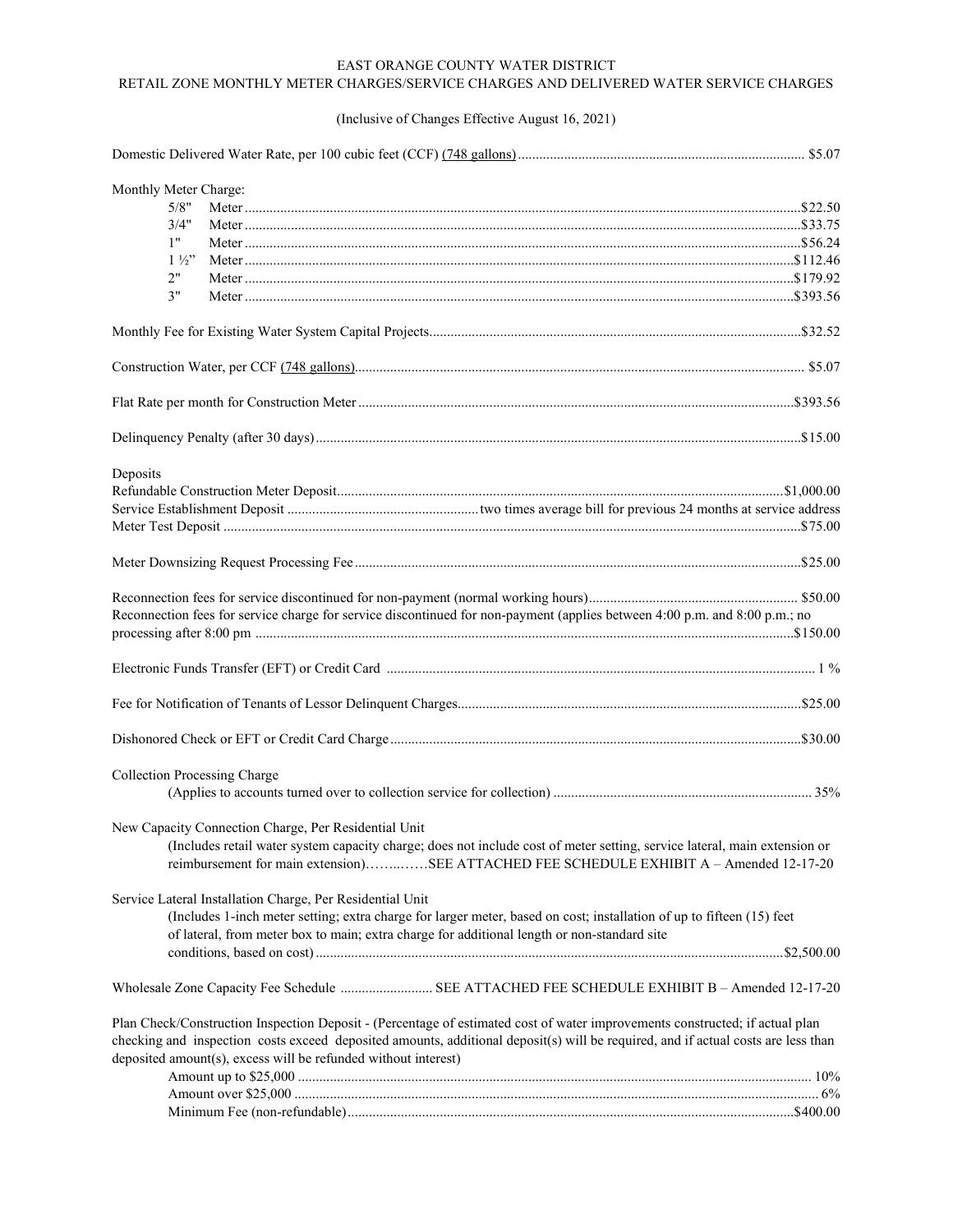## EXHIBIT A Retail Zone Capacity Fee Schedule Effective December 17, 2020

| <b>Meter Size</b> | <b>Capacity Fees</b>   |
|-------------------|------------------------|
| 3/4"              | $$6,103/$ connection   |
| 1 <sup>II</sup>   | $$10,171/$ connection  |
| $1 - 1/2"$        | $$20,342$ / connection |
| 2"                | $$32,547$ / connection |
| 3''               | \$71,196 / connection  |